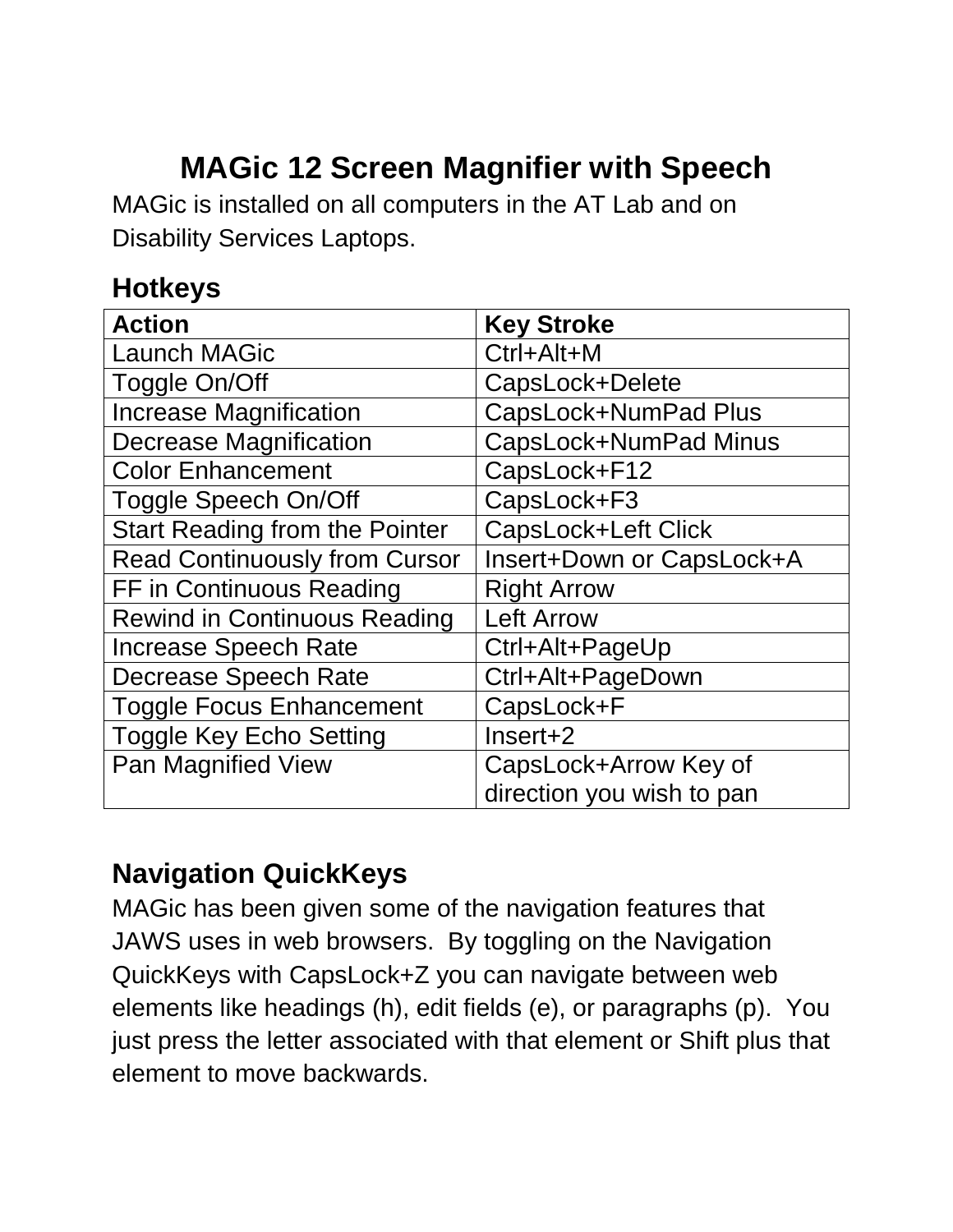### **List Dialogs**

| <b>Action</b>                    | <b>Key Stroke</b> |
|----------------------------------|-------------------|
| Open Links List Dialog           | Insert+F7         |
| <b>Open Headings List Dialog</b> | Insert+F6         |
| Open Form Field List Dialog      | Insert+F5         |
| <b>Open Frames List Dialog</b>   | Insert+F9         |

MAGic also now can use the list dialogs that JAWS gives users for links, headings, and form fields. When the hotkey for the list dialog is done the user can select an option from the list and choose to move to the position on the webpage or activate it. In the list the user can move to an option in the list by pressing the first letter of the option until it is selected or read. Then they press enter to move to the option or to activate it.

### **Focus Enhancements**

This option is the rectangle that MAGic places around the text to show where it currently has focus. This option can be turned on or off as needed. The color, size and behavior can also be adjusted. The button to change this option is under the Visual Tab in the MAGic user interface.

## **Helpful Hints**

#### **Why is the Caps Lock Locked?**

If the Caps Lock was turned on before MAGic is started then it will remain locked because the Caps Lock is used as a modifier key for MAGic. To turn it off do one of the following

- Press the Caps lock twice quickly.
- Hold CapsLock and press the 3 key to turn on the Enter Key to Pass Through feature. Then press the Caps Lock.